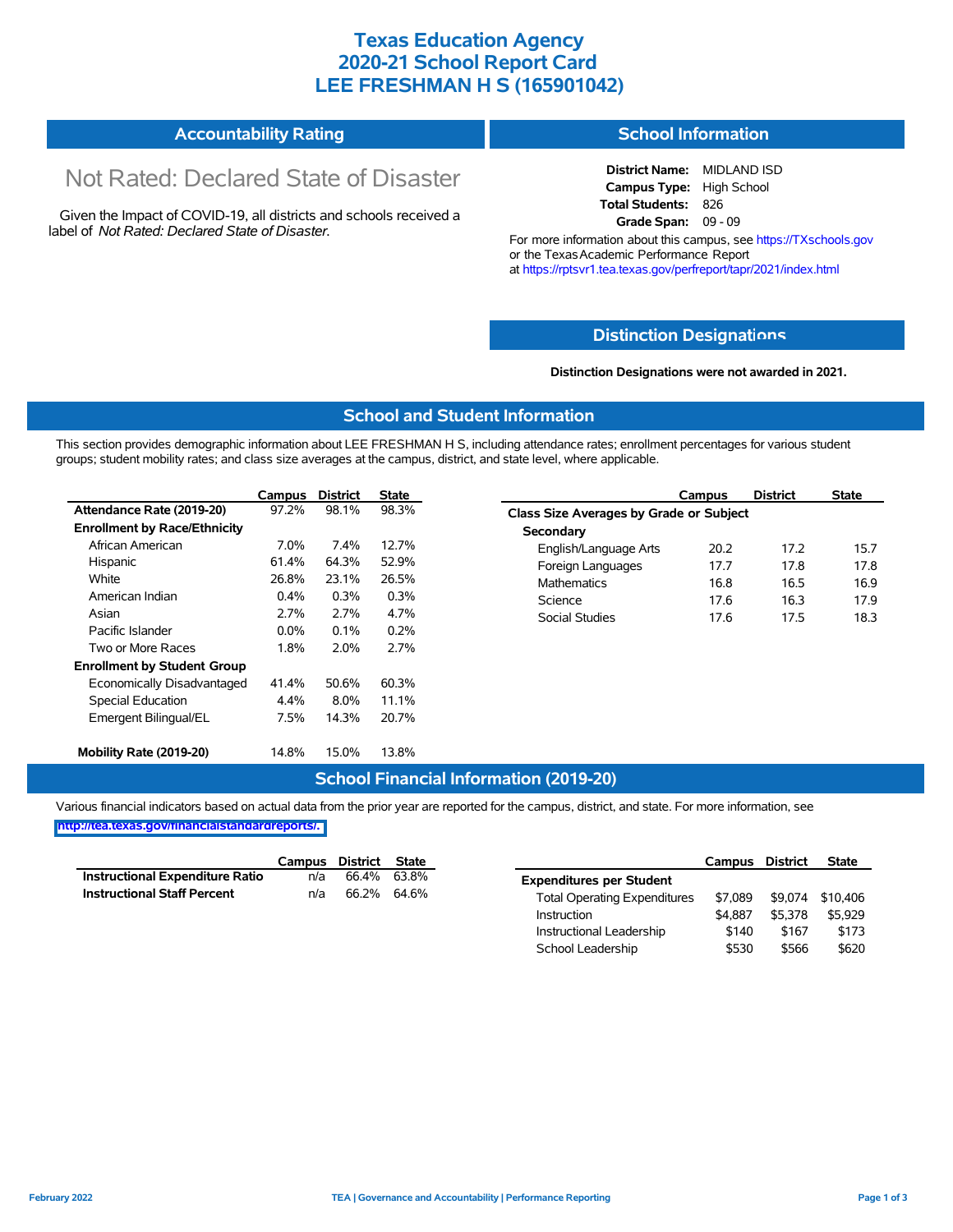### **Texas Education Agency 2020-21 School Report Card**

#### **STAAR Outcomes**

This section provides STAAR performance and outcomes. **Please note that due to the cancellation of spring 2020 STAAR administration due to the COVID-19 pandemic, 2019 results are shown.**

|                                                                                |      |              |      |      |                                         |      |       |                          |       | l WO<br>or               |       |               |  |
|--------------------------------------------------------------------------------|------|--------------|------|------|-----------------------------------------|------|-------|--------------------------|-------|--------------------------|-------|---------------|--|
|                                                                                |      |              |      |      | African                                 |      |       | American                 |       | <b>Pacific</b>           | More  | Econ          |  |
|                                                                                |      | <b>State</b> |      |      | District Campus American Hispanic White |      |       | Indian                   | Asian | Islander                 | Races | <b>Disadv</b> |  |
| STAAR Performance Rates at Approaches Grade Level or Above (All Grades Tested) |      |              |      |      |                                         |      |       |                          |       |                          |       |               |  |
| All Subjects                                                                   | 2021 | 67%          | 63%  | 68%  | 58%                                     | 62%  | 79%   | $\ast$                   | 95%   |                          | 90%   | 57%           |  |
|                                                                                | 2019 | 78%          | 68%  | 71%  | 66%                                     | 65%  | 84%   | $\ast$                   | 90%   | $\blacksquare$           | 88%   | 59%           |  |
| ELA/Reading                                                                    | 2021 | 68%          | 62%  | 64%  | 55%                                     | 57%  | 77%   | $\ast$                   | 95%   | $\overline{\phantom{a}}$ | 87%   | 52%           |  |
|                                                                                | 2019 | 75%          | 64%  | 63%  | 55%                                     | 56%  | 80%   | $\ast$                   | 79%   | $\overline{\phantom{a}}$ | 73%   | 47%           |  |
| Mathematics                                                                    | 2021 | 66%          | 64%  | 58%  | 47%                                     | 55%  | 67%   | $\ast$                   | 86%   | $\blacksquare$           | 86%   | 52%           |  |
|                                                                                | 2019 | 82%          | 73%  | 71%  | 72%                                     | 68%  | 78%   | ∗                        | 100%  | $\blacksquare$           | 100%  | 67%           |  |
| Science                                                                        | 2021 | 71%          | 68%  | 97%  | 90%                                     | 96%  | 99%   | $\overline{\phantom{a}}$ | 100%  |                          | 100%  | 96%           |  |
|                                                                                | 2019 | 81%          | 76%  | 100% | 100%                                    | 100% | 100%  | ∗                        | 100%  |                          | 100%  | 100%          |  |
| STAAR Performance Rates at Meets Grade Level or Above (All Grades Tested)      |      |              |      |      |                                         |      |       |                          |       |                          |       |               |  |
| All Subjects                                                                   | 2021 | 41%          | 36%  | 42%  | 33%                                     | 35%  | 56%   | $\ast$                   | 83%   | $\overline{\phantom{a}}$ | 70%   | 29%           |  |
|                                                                                | 2019 | 50%          | 39%  | 50%  | 44%                                     | 41%  | 68%   | $\ast$                   | 73%   | $\overline{\phantom{a}}$ | 73%   | 33%           |  |
| ELA/Reading                                                                    | 2021 | 45%          | 38%  | 47%  | 36%                                     | 39%  | 64%   | $\ast$                   | 86%   | $\blacksquare$           | 73%   | 34%           |  |
|                                                                                | 2019 | 48%          | 37%  | 46%  | 40%                                     | 38%  | 65%   | $\ast$                   | 64%   | $\overline{\phantom{0}}$ | 64%   | 31%           |  |
| Mathematics                                                                    | 2021 | 37%          | 35%  | 16%  | 9%                                      | 14%  | 21%   | $\ast$                   | 43%   | $\blacksquare$           | 29%   | 10%           |  |
|                                                                                | 2019 | 52%          | 42%  | 37%  | 36%                                     | 32%  | 49%   | ∗                        | 67%   | $\blacksquare$           | 67%   | 27%           |  |
| Science                                                                        | 2021 | 44%          | 39%  | 83%  | 76%                                     | 79%  | 85%   | $\overline{\phantom{a}}$ | 100%  | $\overline{\phantom{a}}$ | 100%  | 74%           |  |
|                                                                                | 2019 | 54%          | 47%  | 97%  | 100%                                    | 96%  | 97%   | $\ast$                   | 100%  | $\overline{\phantom{a}}$ | 100%  | 94%           |  |
| STAAR Performance Rates at Masters Grade Level (All Grades Tested)             |      |              |      |      |                                         |      |       |                          |       |                          |       |               |  |
| All Subjects                                                                   | 2021 | 18%          | 14%  | 11%  | 8%                                      | 8%   | 16%   | $\ast$                   | 29%   | $\blacksquare$           | 23%   | 6%            |  |
|                                                                                | 2019 | 24%          | 17%  | 17%  | 10%                                     | 12%  | 30%   | $\ast$                   | 40%   |                          | 35%   | 8%            |  |
| ELA/Reading                                                                    | 2021 | 18%          | 14%  | 8%   | 8%                                      | 5%   | 12%   | $\ast$                   | 19%   |                          | 7%    | 3%            |  |
|                                                                                | 2019 | 21%          | 15%  | 7%   | 2%                                      | 4%   | 17%   | $\ast$                   | 21%   | $\blacksquare$           | 9%    | 2%            |  |
| Mathematics                                                                    | 2021 | 18%          | 16%  | 3%   | 0%                                      | 3%   | $1\%$ | $\ast$                   | 14%   | $\blacksquare$           | 29%   | 2%            |  |
|                                                                                | 2019 | 26%          | 20%  | 16%  | 13%                                     | 14%  | 22%   | $\ast$                   | 44%   | $\blacksquare$           | 44%   | 10%           |  |
| Science                                                                        | 2021 | 20%          | 15%  | 38%  | 29%                                     | 32%  | 44%   | $\overline{\phantom{a}}$ | 50%   |                          | 50%   | 29%           |  |
|                                                                                | 2019 | 25%          | 19%  | 55%  | 38%                                     | 43%  | 66%   | $\ast$                   | 71%   | $\overline{\phantom{a}}$ | 67%   | 47%           |  |
| <b>STAAR Assessment Participation (All Grades Tested)</b>                      |      |              |      |      |                                         |      |       |                          |       |                          |       |               |  |
| All Subjects                                                                   | 2021 | 88%          | 98%  | 99%  | 98%                                     | 99%  | 99%   | $\ast$                   | 100%  | $\overline{\phantom{a}}$ | 97%   | 99%           |  |
|                                                                                | 2019 | 99%          | 99%  | 100% | 99%                                     | 100% | 100%  | $\ast$                   | 100%  | $\overline{\phantom{a}}$ | 100%  | 100%          |  |
| ELA/Reading                                                                    | 2021 | 89%          | 98%  | 99%  | 98%                                     | 99%  | 99%   | $\ast$                   | 100%  | $\overline{\phantom{a}}$ | 100%  | 98%           |  |
|                                                                                | 2019 | 99%          | 99%  | 100% | 98%                                     | 100% | 100%  | ∗                        | 100%  | $\blacksquare$           | 100%  | 99%           |  |
| <b>Mathematics</b>                                                             | 2021 | 88%          | 98%  | 99%  | 98%                                     | 99%  | 99%   | $\ast$                   | 100%  |                          | 88%   | 99%           |  |
|                                                                                | 2019 | 100%         | 100% | 100% | 100%                                    | 100% | 100%  | $\ast$                   | 100%  |                          | 100%  | 100%          |  |

- Indicates there are no students in the group.<br>\* Indicates results are masked due to small numbers to protect student confidentiality.<br>n/a Indicates data reporting is not applicable for this group.

**Two**